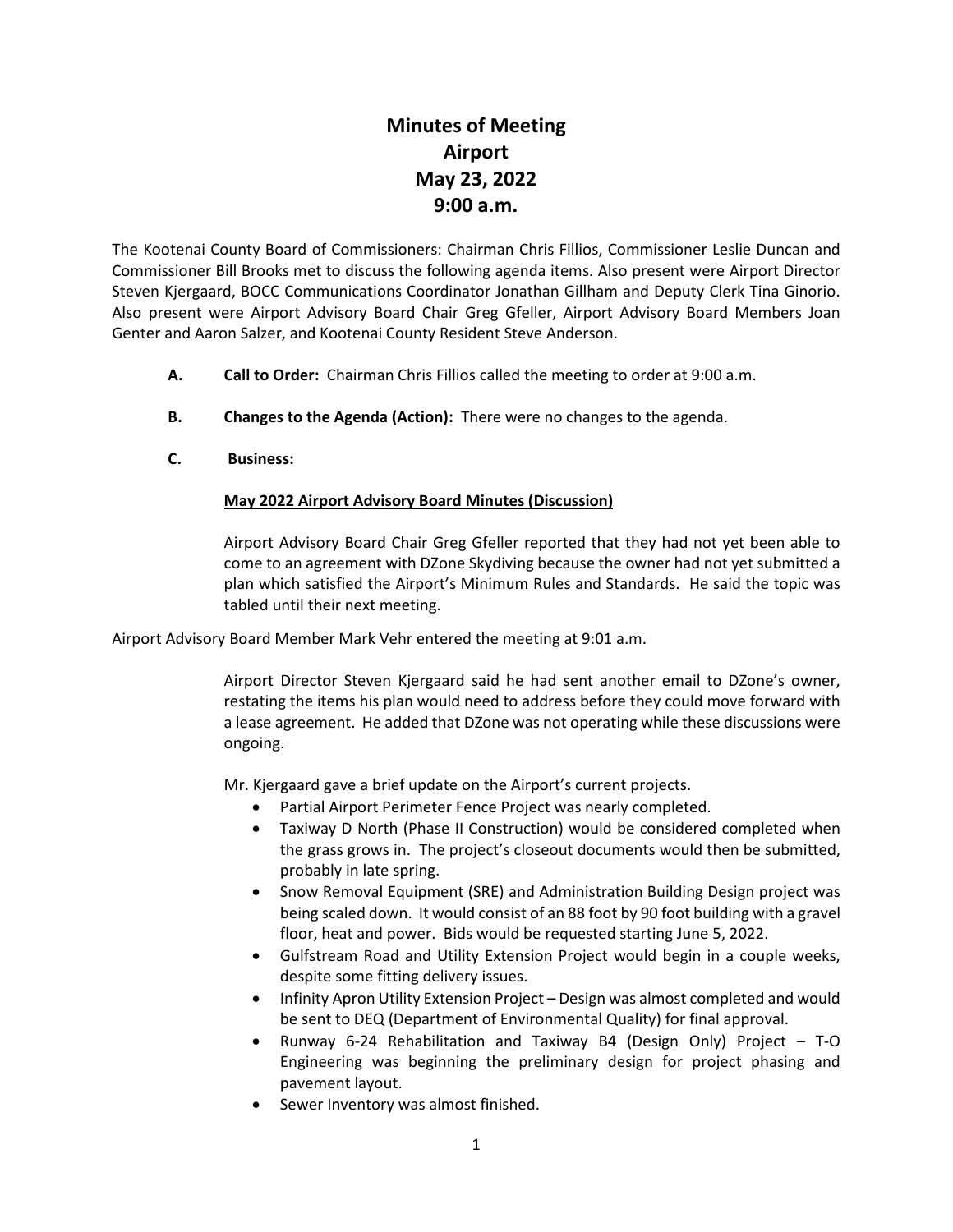• ATCT Planning – The project for the Tower was on hold for the moment because the number of operations the Airport had for the spring had been lower than expected, mainly due to the weather.

Commissioner Leslie Duncan pointed out that the CIP (Capital Improvement Plan) would be updated soon.

Mr. Kjergaard confirmed this and said it would be done once they knew what funds they would receive from BIL (Bipartisan Infrastructure Law).

### **May 2022 Part 139 Certification Workshop (Discussion)**

Mr. Gfeller stated that the workshop's intent was to discuss how much it cost the Airport to maintain its Part 139 Certification and what services would potentially be cut if the Certification was eliminated. He commented that little was accomplished during the meeting. He said he had suggested that the Pilots' Association choose a couple of its members to meet with himself and Mr. Kjergaard to discuss the issue further, but the Association members had indicated they did not wish to meet with them.

Mr. Kjergaard explained the complications of producing a cost/benefit analysis with the sort of hard numbers being demanded. He noted that most of the expense of the Part 139 Certification was really found in the number of administrative staff hours required for recordkeeping. He stated that both Stancraft Jet Center and Empire Aerospace had indicated they would like the Airport to retain the Certification.

Mr. Gfeller said he also thinks the Certification should be kept.

Airport Advisory Board Member Joan Genter voiced her agreement.

Commissioner Duncan remarked that she had never advocated dropping the Certification; she had wanted to know how much it cost the Airport to keep it and what the potential results would be if it were dropped. She said that BOCC Senior Business Analyst Nanci Plouffe had begun working with the information provided by Mr. Kjergaard and that she hoped Ms. Plouffe would be able to provide a clearer picture of the benefits and drawbacks.

Chairman Fillios indicated that he felt this topic had been pursued beyond the point of reasonable returns and that the Certification should be kept, as is. He agreed, however, that Ms. Plouffe should continue her work and that he would be willing to hear her conclusions.

#### **Airport Use Fee Billing and Collection/Vector-Plane Pass (Discussion)**

Mr. Kjergaard reported that it would cost the Airport more to do its own fee billing and collection than to employ Vector-Plane Pass's services. He said that Stancraft had been approached, but they had said they were not interested in performing the function.